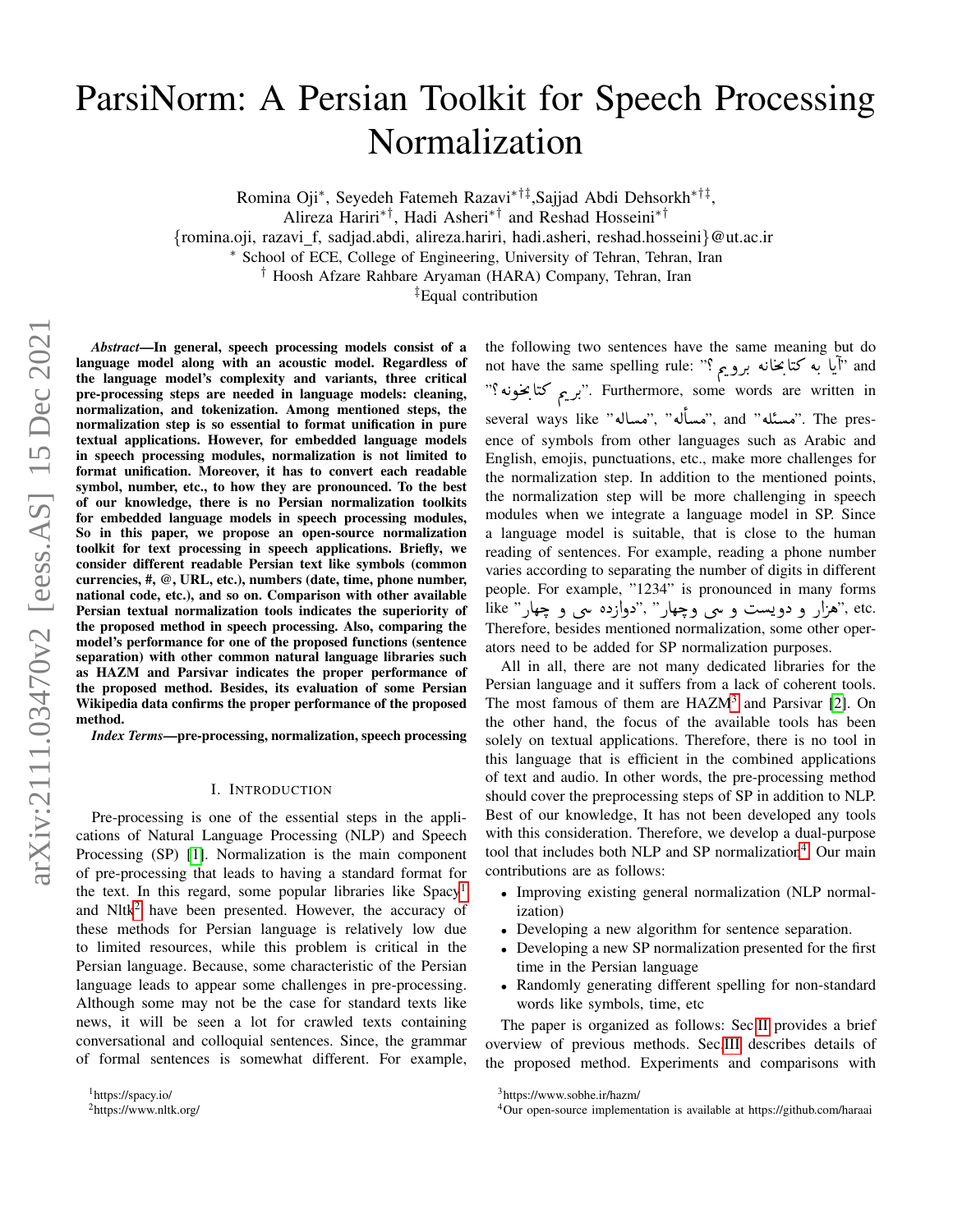other available pre-processing toolkits are presented in Sec[.IV](#page-3-0) Finally, the paper is concluded in Sec[.V.](#page-4-2)

# II. RELATED WORKS

<span id="page-1-0"></span>Text pre-processing is the primary step in NLP and SP applications. Three essential components in this stage consist of cleaning, normalization, and tokenization. Developing an SP normalization is the primary goal of this paper. Therefore, there is more attention on normalization and related research. In the Persian language, the main focus of researchers has been on text normalization. Therefore, no suitable general tool for text normalization in embedded audio models has been provided, while there are different Persian textual tools. Therefore, briefly, an overview of textual normalizations for the Persian language is presented.

One of the open-source libraries offered for NLP normalization is called HAZM. Normalization and pos-tagging are some of its possibilities. Empirical evidence from the use of this library suggests that despite the library's capability, the results are not necessarily accurate in some situations. Among the available tools for the Persian language, only Parsivar seems to be a significant competitor for our work. However, its focus has also been on pre-processing the text and unifying the text. The most important things covered in its normalization are converting numbers to their Persian text form, removing extra spaces, and removing punctuation marks related to other languages such as Arabic. Although Parsivar also has instructions for normalization for dates, the important thing is that the way it is processed is not the same as how humans read it. Stemming and lemmatization are other modules in parsivar that make it suitable for textual processing. However, they are not more needed in the SP normalization anymore. Sentence segmentation is another ability of Parisivar that acts based on the end-of-sentence punctuations. While it is not always true. Because there are many exceptions in the Persian sentences like "..." or existing abbreviations separated by ".". Another critical point is the conversational sentences that are not necessarily distinguishable from the punctuation marks, and the grammar of those sentences is different from the formal sentences.

Besides, the focus of all tools has been limited to textual applications. Meanwhile, due to the importance of SP normalization [\[1\]](#page-4-0), we introduce ParsiNorm that performs normalization related to SP modules.

#### III. PROPOSED METHOD

<span id="page-1-1"></span>ParsiNorm is a tool written in python, and it is suitable for Persian text normalization for text and speech applications. Before every SP system, a text normalization pre-processing is needed for handling non-standard words such as numbers, dates, time, etc [\[1\]](#page-4-0). Each non-standard word must be written how it is pronounced. For example, room number 101 is pronounced (one oh one), or the year 2021 is pronounced twenty twenty-one, so different numbers have different reading styles based on their types, both in Persian and English. We have developed two different normalizations. Sec. A explains one of them, which can be used for every Persian application using text. Sec. B explains the other normalization which is used as pre-processing for SP systems. We have investigated Persian language features and developed functions that converts words with different reading pronunciation and writing style to their reading forms.

### *A. General Normalization*

Near all raw texts need some normalization. In this section, we explain different general implemented normalizations that can be used for Persian texts regardless of what applications these texts are going to be used.

- Same character encoding: The Persian language has the same character shapes as Arabic, but there are some differences. For example, the character " $\zeta$ " has different written forms in Arabic, like "پ $\cong$ ", "پ $\cong$ ". we convert all of the Persian alphabets to the same format. It is common to write some English words in Persian writings like some special names, but the problem is that people do not use the same Character format, so we convert all English characters to the same form. For example, the letter "i" can be written in different formats like "i", " $(i)$ ", etc. we convert all 26 English characters (Capital and small letters) to the same form.
- **Same Persian numbers:** There are two different formats for Persian numbers. We replace all of them with a unique form. Also, different English number formats are used in Persian texts, so we find and replace them with the same Persian forms. For example, number six in Persian has two different writing forms. Also, number six in English has various formats like "6", " $\mathbf{6}$ ", " $\mathbf{6}$ ", " $\mathbf{6}$ ", " $\mathbf{6}$ ", " $\mathbf{6}$ ", " $\mathbf{O}$ ", etc. we find them in sentences and replace them with Persian number  $"\gamma$ .
- Convert English and Arabic symbols to text: Both in Persian and Arabic, some symbols are used instead of writing the whole word. For instance, some authors prefer to write symbol "شملّي" instead of " نصل " , because it is ļ more convenient. We find all of these symbols and convert  $\overline{\phantom{0}}$  $\overline{)}$ them to whole words.
- Normalize punctuations: Some punctuations have different formats. We find all forms of them and convert them to the same format. For example, "%" can be written in different Unicode such as " $c/a$ " and " $/$ .".
- Convert Math symbols to Persian numbers: Some math symbols such as "½" are used in the Persian corpus. But the correct format is " $\gamma/\gamma$ " which is a complete writing form with Persian numbers.
- Replace HTML tags with text: Because some Persian data sources are crowded web texts, there are some HTML tags in these texts. These tags are replaced with the correct and readable form. For example, less than HTML tag "&It" is replaced by "<".
- Remove emojis: In Some tasks, emojis are not important, and it is better to be cleaned. We have gathered a large list of emojis and remove them from sentences.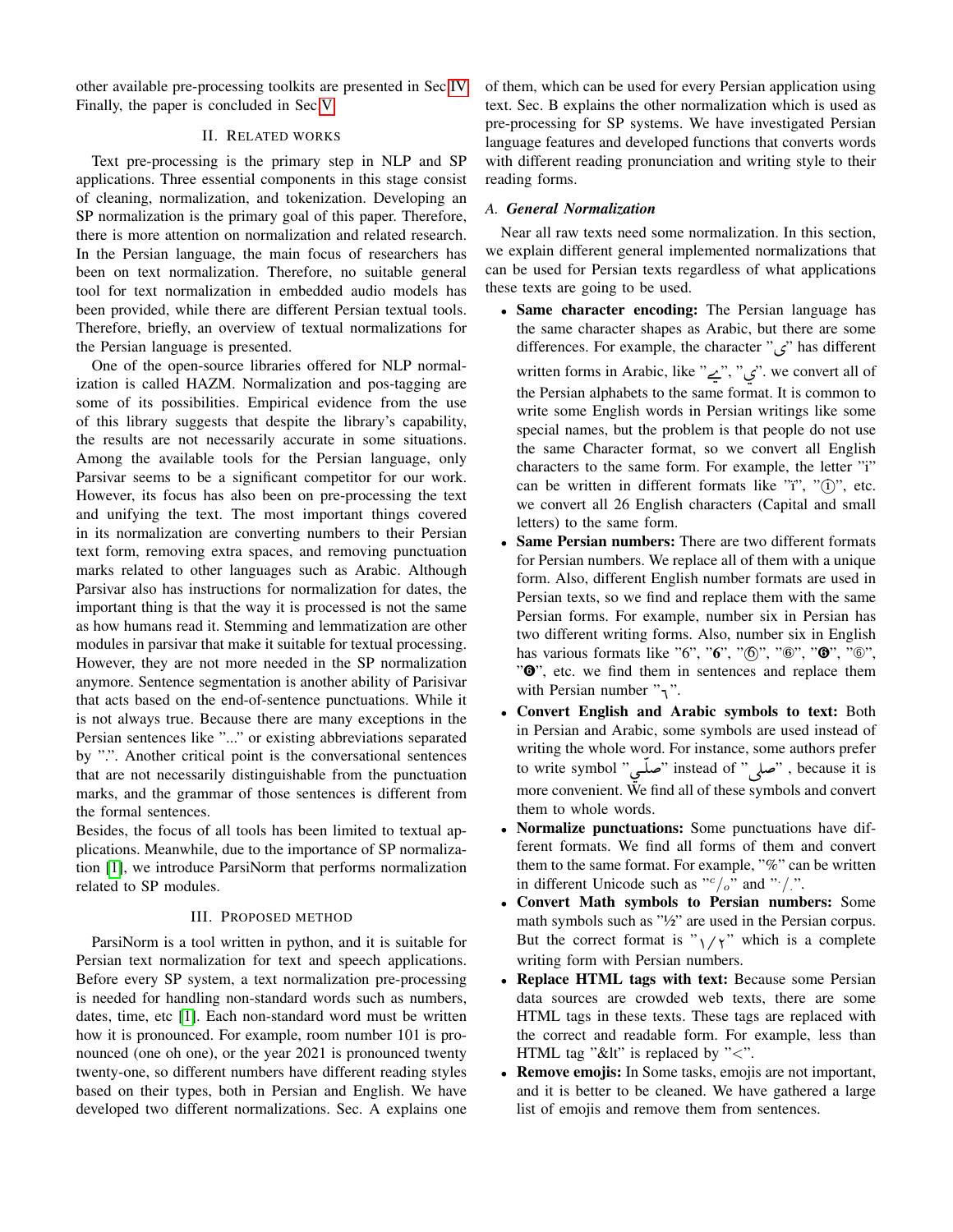• Separate sentences: Separating sentences at correct positions is an important task that can improve some text models. For instance, one of the tasks in the Bert language model is next sentence prediction, so it is important to separate each sentence at its correct position. In Persian, all sentences end with a dot, like English sentences. We can split sentences with dot marks, but there is a big problem: dots can be used in other parts of the sentence, such as abbreviations, floating-point numbers, emails, URLs, etc. We have gathered an extensive list of abbreviations from different categories and replace them with how they are read. Also, emails and URLs are converted to how they are pronounced. More information about abbreviations, emails are described in part SP Normalization. Floating-point numbers with dot splitters have a different mechanism that separates them from other dots in the sentence.

Parsivar just considers dot floating points, but for the rest words with punctuation, it split sentences wrongly. We have improved Parsivar sentence separation and add the aforementioned features. This sentence separation considers that all sentences have a dot at the end, But some people forget to put a dot at the end of each sentence. We use other Persian language features to separate sentences. In Persian formal sentences, verbs come at the end of the sentence. Using this feature, we can separate sentences by Verbs. To do this, we use the  $HAZM<sup>5</sup> POS$  $HAZM<sup>5</sup> POS$  $HAZM<sup>5</sup> POS$  tagger to find the verb in a sentence, and then we separate each paragraph into some sentences.

# *B. Speech Processing Normalization*

Following normalization is used for SP applications. Some symbols, numbers, and texts are read differently from how they are written, so the spelled form must be replaced in speech applications.

- Replace all symbols with text: Some symbols are used in both Persian and English texts. We have gathered a list of these symbols and replace them with how it is read. Some of these symbols are:  $star(*)$ , square(#), degree(°), percent $(\%)$ , and etc.
- Replace common currency with their readable text format: Currency symbols are used instead of words. When everyone reads these symbols, tell the correct word of it. For example, the symbol \$ is pronounced dollar in English. We have gathered currency signs used in different countries and replaced their symbols to how they are read.
- <span id="page-2-0"></span>• Replace Math symbols with Persian readable text: As mentioned in the general normalization section, some math symbols are used in the Persian corpus. In general normalization, we replace them with Persian Numbers but, they have different reading formats. All of these symbols are converted to how they are read.
- Replace abbreviations with how they are pronounced: Both English and Persian abbreviations are used in the Persian corpus. Persian Abbrevians are read differently from how they are written, but English abbreviations are somehow read in the same format as they are written. When English abbreviations are read, we pronounce each letter separately. For example, the abbreviation Ph.D. is read "pi ettf di" ("q",  $\frac{1}{2}$  di" ("y"). We Find all English ر<br>د abbreviations (can end with a dot or not) and replace each English letter with how they are pronounced in Persian. Persian native speakers read abbreviations how they are written entirely Because all Persian abbreviations stand for the first letter of a long-phrase that contains multiple words. For example, " $\tilde{C}$ , is the abbreviation of the phrase "رجوع كنيد" which is used the first let- $\overline{a}$ .<br>. ter of this phrase " $\gamma$ " and " $\gamma$ ". We have gathered an extensive list that contains about 200 abbreviations and their complete format. They are categorized into different categories such as law, books, date, time, and others. All abbreviations are replaced with their long-phrase form.
- Replace URL and Emails to the text how it is pronounced: Emails and URLs are pronounced differently from how they are written because some symbols such as " $\mathbb{Q}$ ", "-", "<sub>-</sub>", etc. are a part of them. We replace these symbols with the words how they are pronounced. For instance, "@" is replaced by "at". Furthermore, we separate each part of emails and URLs and put a space between them because this is how they are read. Some URLs are very big when non-English characters are used and converted to other characters such as "%", digits, and English alphabet. For these long URLs, we keep the main part of it and remove the sub-directory. For example "http://wpc.be1e.edgecastcdn.net/news/20ak9qy4prra.html" is converted to "http do noghte slash slash wpc dot be1e dot edgecastcdn dot net" by removing its sub-directories.
- Convert date to text: Dates can be written in two formats: text format like tenth January, twenty eighteen or numbers of the day, month, year, which are split by punctuations like ".", "-" and "/" for example,  $10/1/2018$ . We find second forms and replace them with the first mentioned form. In Persian Corpus, three types of dates are used which are solar hijri, gregorian calendar, lunar hijri. They can be detected based on their years. We use some roles to detect the date type and replace them with how they are read. Detecting the type of date is important because the month names of these types are different from each other. For instance, the first month of solar hijri, gregorian calendar, lunar hijri are in order: Farvardin, January, Moharam. We have made ten different templates that date can be read, and for each date, we select one of them randomly and replace the blanks with the appropriate form of day, month, and year. One example of converting solar hijri calendar date to text is converting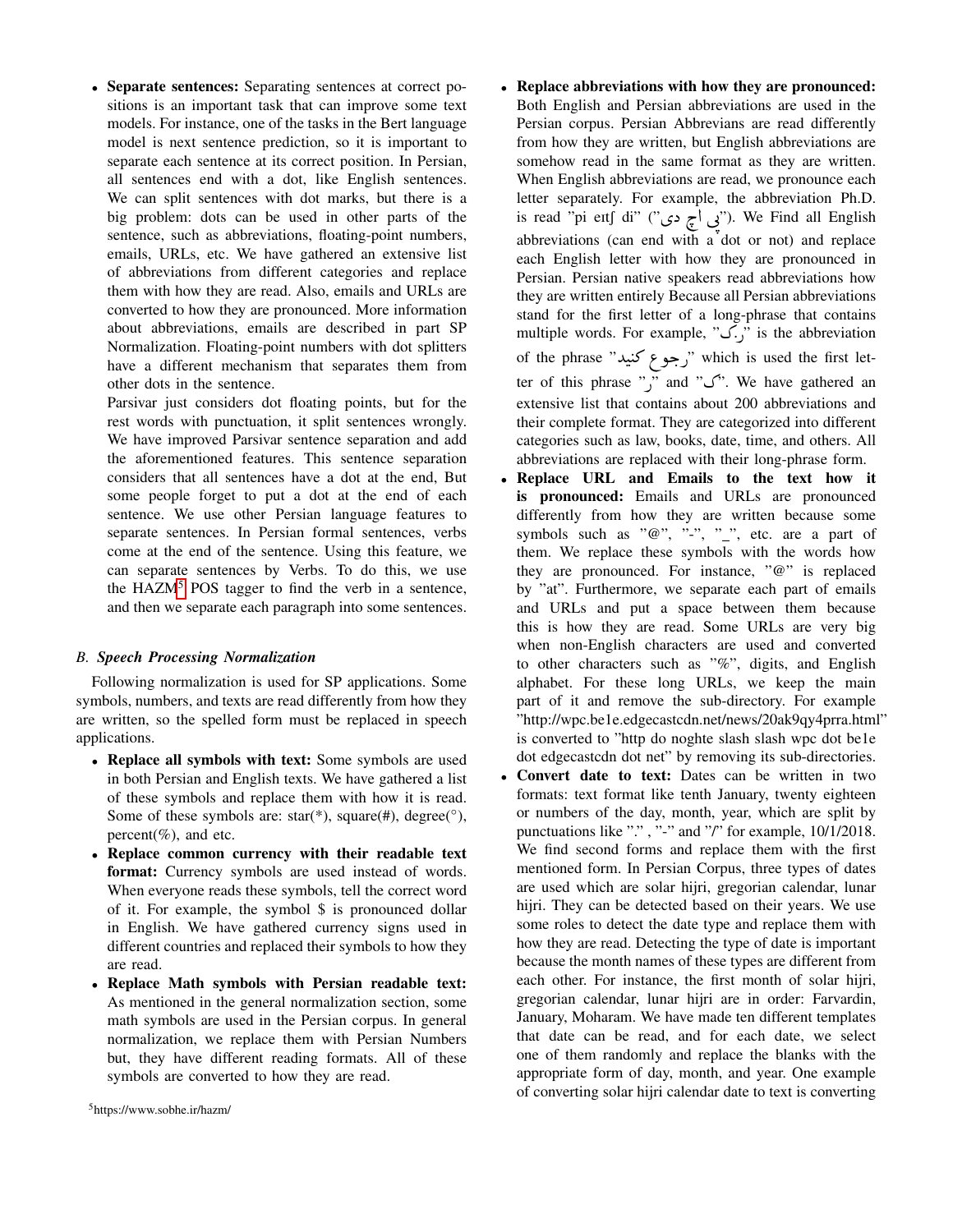1397/7/9 to "I ®ë ð Xñ K ð YJ ð P@ Që ÈA QêÓ Ñî E". ֦ ֦֘

- Convert time to text: Times are written in two specific forms. One of them is "hour:minute:second", and the other is "hour:minute". We replace both forms with the text format of how they are written. For Detection of time, we use some rules because some digits that are separated by ":" are not time. Different times are read differently. For instance, in English, the time 8:00 is read eight o'clock, and we do not read it eight zero while the time 8:25 is read eight twenty-five. We have investigated all ways that a time can be read and make several templates based on them. Then each blank of the templates is replaced with the appropriate part of the time.
- Detect telephone Numbers: Telephone numbers are read differently from other numbers. In Persian, people separate the telephone number into several parts that are three or two digits and then read each part. But some telephone numbers such as mobile phones have a beginning part which is always read in the same way. For example, the telephone number 0912332xxxxx is a mobile number, and all people read the first four digits in the same way, which is "zero nine hundred twelve". We use several templates based on the type of phone number and its length and convert the telephone numbers to the text how it is read. In order to detect telephone numbers, we use several roles that a telephone number can be used in a text, for instance, the format of the number itself and the word before or after it. Then we use modified num2faword<sup>[6](#page-3-1)</sup> to convert separated numbers to text.
- Convert special numbers to text: Some numbers such as National Code, card number, Sheba are read differently from other numbers. Readers separate them to various parts that contain two or three digits and then read each part. We use Persian-Tools<sup>[7](#page-3-2)</sup> to detect these numbers and num2faword to convert each piece of separated numbers to text. Also, generally, people do not read long numbers as to how they are. They do the same strategy for these numbers. So we Convert numbers with more than 15 digits to separated parts and convert each element to text.

#### IV. EXPERIMENT

<span id="page-3-0"></span>In this section, studies about the performance of the developed toolbox are presented. At first, a comparison is made on the possibilities of the proposed method for improving NLP normalization along with proposing a new one for SP with other available text-specific normalization toolboxes in Persian. Then, the performance of the proposed model is presented in the face of numerical samples (such as date, time and etc.). After that, numerical analysis between the three methods (ParsiNorm, HAZM, Parsivar) is evaluated for a similar function (sentence separation). Finally, the performance of the proposed model is shown on some extracted sentences from Wikipedia.

<span id="page-3-3"></span>TABLE I: Comparison among available text-specific Persian toolboxes with ParsiNorm.

|                                  | <b>Toolkits</b> |                 |                  |                      |  |
|----------------------------------|-----------------|-----------------|------------------|----------------------|--|
| <b>Semiotic class</b>            | ours            | <b>Parsivar</b> | <b>HAZM</b>      | <i>persian-tools</i> |  |
| <b>English Abrreviation</b>      |                 | х               | x                |                      |  |
| Abbreviation of different topics |                 | x               |                  |                      |  |
| acronyms read as letters         |                 | X               | Х                | X                    |  |
| times                            |                 | x               | x                |                      |  |
| dates                            |                 |                 |                  |                      |  |
| Same character encoding          |                 |                 |                  | x                    |  |
| Same Persian numbers             |                 |                 |                  |                      |  |
| (English/Arabic) symbols to text |                 | х               |                  |                      |  |
| Math symbols to Persian numbers  |                 |                 |                  |                      |  |
| Replace all symbols with text    |                 |                 |                  |                      |  |
| Replace currencies with text     |                 |                 |                  |                      |  |
| Numbers to text                  |                 |                 |                  |                      |  |
| Detect telephone numbers         |                 |                 |                  |                      |  |
| Convert national-code to text    |                 |                 |                  |                      |  |
| Convert card-number to text      |                 |                 |                  |                      |  |
| Convert Sheba to text            |                 |                 |                  |                      |  |
| Replace HTML tags with text      |                 | X               |                  |                      |  |
| URL and Emails to text           |                 |                 |                  |                      |  |
| Normalize punctuations           |                 |                 |                  |                      |  |
| Remove emojis                    |                 |                 |                  |                      |  |
| Separate sentences               |                 | $J^4$           | $\overline{J^4}$ | x                    |  |
| Pinglish to Persians             | Х               |                 | х                | х                    |  |
| Informal to formal               | х               | х               |                  | х                    |  |
| Replace spaces by half-space     | X               |                 |                  |                      |  |

 $1$ Hazm converts Only two letters, " $\sim$ " and " $\zeta$ " from Arabic to Persian form.

 $2$ Only Arabic numbers are converted to Persian numbers, and the various form of numbers which can be the symbol of numbers such as ③ are not converted to Persian numbers.

<sup>3</sup>The persian-tools just detect the type of numbers such as Telephone,Sheba, card number and national code. These numbers do not turn into the equivalent text of its readings.

<sup>4</sup>Sentence separating in Hazm and Parsivar is based on punctuations. This is not a good way of separating sentences because these punctuations can be used in some words that are not at the end of the sentence. So this way of separating sentences has lots of problems. Parsivar detects floating points and does not consider these dots as dots that come at the end of the sentences, But other types of dots do not indicate the end of sentences, such as dots used in abbreviations.

Generally, non-standard words such as numbers, monetary amounts, dates, and other concepts spelled differently than verbalized, need special pre-processing in SP systems [\[1\]](#page-4-0). Based on Persian language features, we have converted various non-standard words to how they are pronounced. As far as we are concerned, no publicly available tool for Persian SP normalization is available. We have compared ParsiNorm implemented functions with other normalization tools such as Hazm, Parsivar, persian-tool. The result of this comparison is available in Tab. [I.](#page-3-3)

The results show the superiority of ParsiNorm compared to other available methods for SP applications.

On the other hand, different numbers have different reading formats. For example, long numbers and special numbers (such as phone numbers, national codes, banking card numbers, etc.) are read differently from written ones. Also, times and dates are read differently. For instance, the time "10:30:25", we do not express ":" in daily speaking but define changes from hour to minutes by using special characters such as " $\phi$ " or telling that what minute and second are or tening that what inhlue and secold are<br>مر می دقیقه و بیست و پنج ثانیه". Therefore, we consider"  $\overline{a}$  ֦ ٳ .<br>د ש<br>.  $\overline{a}$ ֦

<span id="page-3-1"></span><sup>6</sup>https://pypi.org/project/num2fawords/

<span id="page-3-2"></span><sup>7</sup>https://pythonrepo.com/repo/persian-tools-py-persian-tool